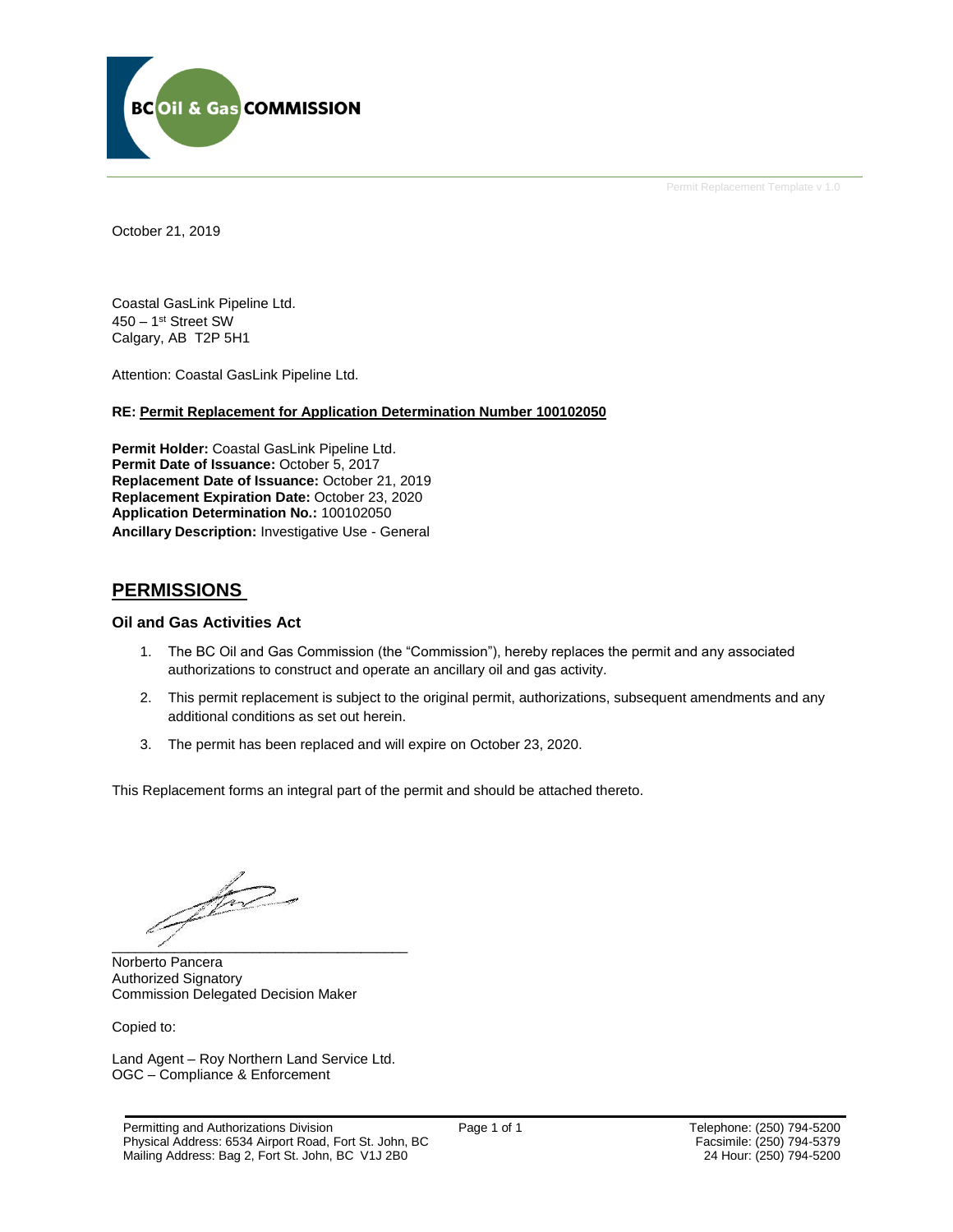

Permit Replacement Template v 1.0

October 1, 2019

Coastal GasLink Pipeline Ltd. 450 – 1st Street SW Calgary, AB T2P 5H1

Attention: Coastal GasLink Pipeline Ltd.

#### **RE: Permit Replacement for Application Determination Number 100102050**

**Permit Holder:** Coastal GasLink Pipeline Ltd. Permit Date of Issuance: October 5, 2019 **Replacement Date of Issuance:** October 1, 2019 **Replacement Expiration Date:** October 23, 2019 **Application Determination No.:** 100102050 **Ancillary Description:** Investigative Use - General

## **PERMISSIONS**

#### **Oil and Gas Activities Act**

- 1. The BC Oil and Gas Commission (the "Commission"), hereby replaces the permit and any associated authorizations to construct and operate an ancillary oil and gas activity.
- 2. This permit replacement is subject to the original permit, authorizations, subsequent amendments and any additional conditions as set out herein.
- 3. The permit has been replaced and will expire on October 23, 2019.

This Replacement forms an integral part of the permit and should be attached thereto.

Tarilee Rauscher Authorized Signatory Commission Delegated Decision Maker

Copied to:

Land Agent – Roy Northern Land Service Ltd. OGC – Compliance & Enforcement

\_\_\_\_\_\_\_\_\_\_\_\_\_\_\_\_\_\_\_\_\_\_\_\_\_\_\_\_\_\_\_\_\_\_\_\_\_\_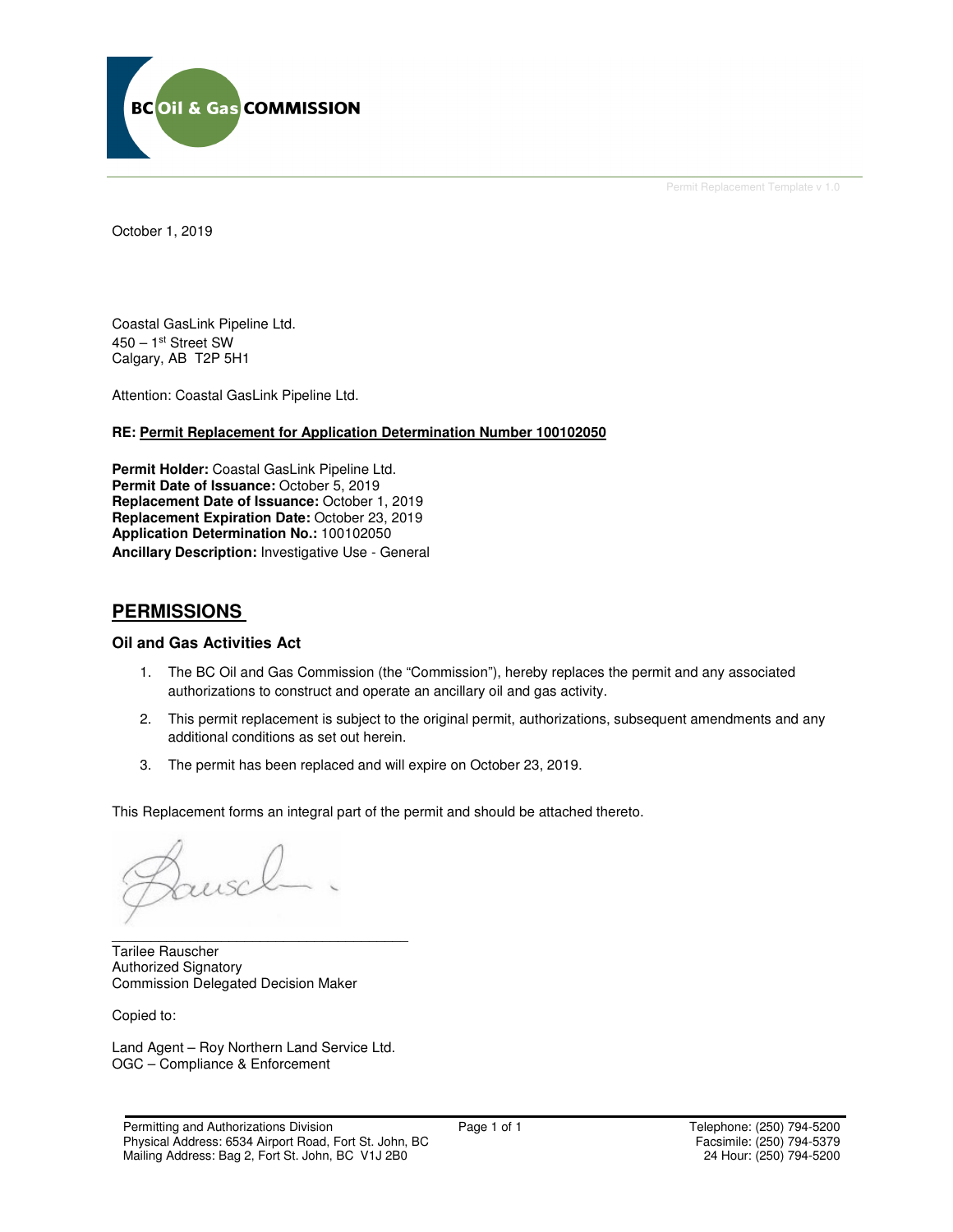

Non OGAA v 3.8

<span id="page-2-0"></span>October 5, 2017

Coastal GasLink Pipeline Ltd. 450 - 1st Street SW Calgary, AB T2P 5H1

Attention: Coastal GasLink Pipeline Ltd.

#### **RE: Determination of Application Area Number 100102050**

**Permit Holder:** Coastal GasLink Pipeline Ltd. Date of Issuance: October 5, 2017 **Effective Date:** October 5, 2017 **Application Submitted Date:** April 25, 2017 **Application Determination Number**: 100102050 **[Approved Disturbance Footprint:](#page-2-0)** 31.147 ha

## **ACTIVITIES APPROVED**

**Associated Oil & Gas Activity No.:** 00156759, 00156760, 00156761, 00156762

**[Type:](https://bi.bcogc.ca/Application%20Processing/Interactive%20Reports/(BIL-041)%20AMS%20Decision%20Summary.aspx)** Investigative Use - General

# **GENERAL [PERMISSIONS,](#page-2-0) AUTHORIZATIONS and CONDITIONS**

## **PERMISSIONS**

#### **Petroleum and Natural Gas Act**

- 1. The BC Oil and Gas Commission (the "Commission") pursuant to section 138 of the *Petroleum and Natural Gas Act* hereby permits the Permit Holder referenced above to construct and operate a related activity(s) as detailed in Activities Approved table above and the Activity Details table(s) below, when applicable, for the purposes of carrying out oil and gas activities as defined in the *Oil and Gas Activities Act* (OGAA); subject to the conditions set out herein.
- 2. The [permissions](#page-2-0) and authorizations granted under this permit are limited to the area identified in the spatial data submitted to the Commission in the permit application as identified and dated above; herein after referred to as the 'activity area'.
- 3. The Commission, pursuant to section 138(1) of the *Petroleum and Natural Gas Act,* hereby permits the occupation and use of any Crown land located within the activity area.
	- a) The permission to occupy and use Crown land expires two years from the date of issuance, unless the Commission has received notice of construction start, or this permit is otherwise extended, suspended, cancelled, surrendered or declared spent.
	- b) The permission to occupy and use Crown land does not entitle the Permit Holder to exclusive possession of the activity area.
	- c) The total disturbance within the activity area must not exceed the total approved disturbance footprint as referenced above.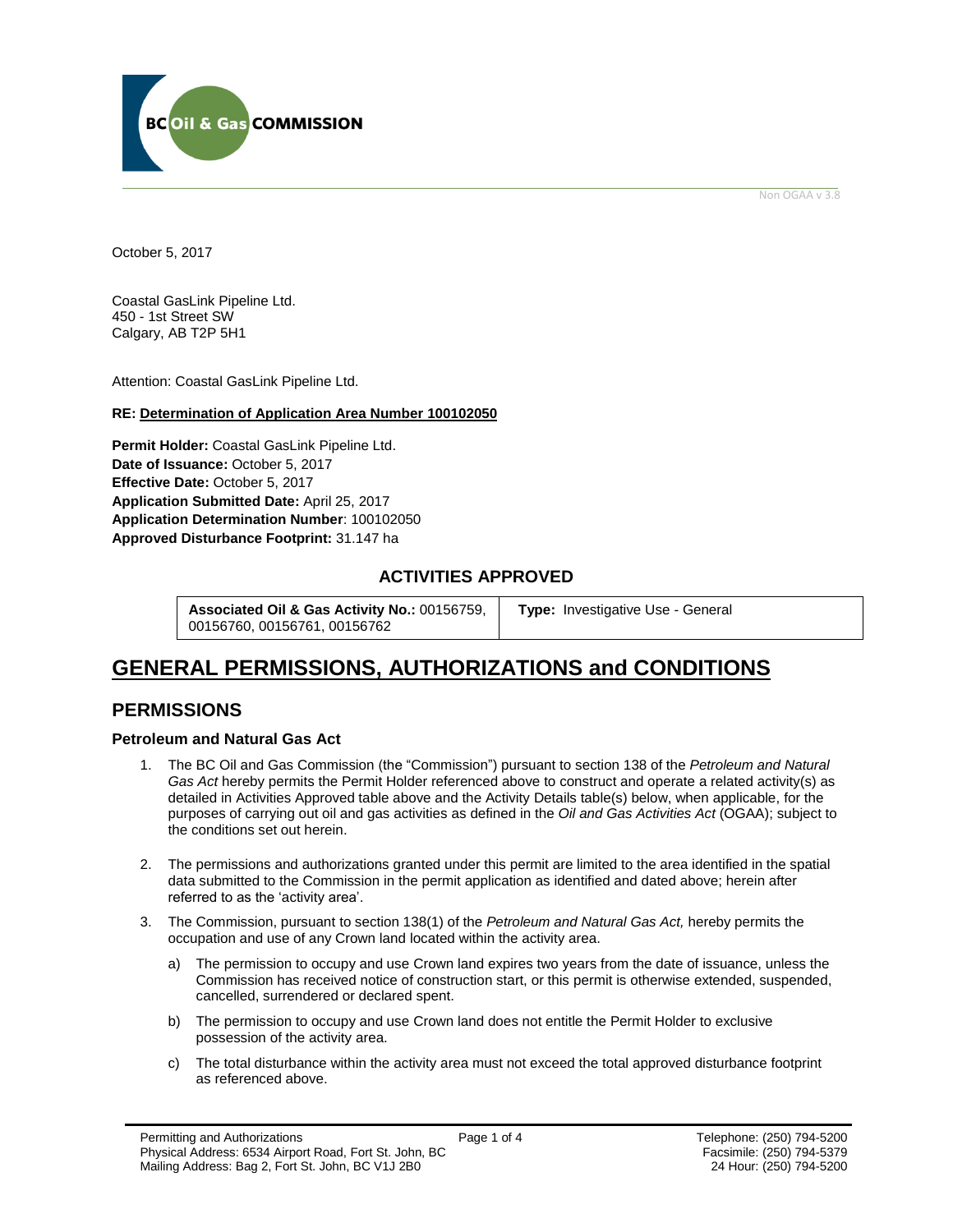Permit Holder: Coastal GasLink Pipeline Ltd. Application Submission Date: April 25, 2017

Application Determination number: 100102050 Date Issued: October 5, 2017

## **AUTHORIZATIONS**

#### **Forest Act**

4. The Commission, pursuant to section 47.4 of the *Forest Act*, hereby [approve](#page-2-0)s the removal of Crown timber from the activity area under the cutting permits associated with the Master Licence(s) as follows:

**Master Licence to Cut No.:** M02343

**Cutting Permit No.:** 39

**Timber Mark No.:** MTC169

**Total New Cut:** 3.768

**[Forest District](https://ams-crd.bcogc.ca/crd/)**: (DND) Nadina Natural Resource District

#### **Region:** Interior

5. The cutting permits are deemed spent upon the submission of the post-construction plan or upon either the cancellation or expiry of the activities [approve](#page-2-0)d under the permit.

# **CONDITIONS**

#### **Notification**

- 6. A notice of construction start must be submitted, as per the relevant Commission process at the time of submission, at least 48 hours prior to the commencement of activities under this permit.
- 7. Within 60 days of the completion of construction activities under this permit, the Permit Holder must submit to the Commission a post-construction plan as a shapefile and PDF plan accurately identifying the location of the total area actually disturbed under this permit. The shapefile and plan must be submitted via eSubmission.
- 8. "The Permit Holder must notify any First Nations who may have aboriginal interests identified, as per the BC First Nations Consultative Areas Database, a minimum of five (5) working days prior to commencement of construction."
- 9. The permit holder must notify Wet'suwet'en First Nation a minimum of five (5) days prior to commencement of construction activities.
- 10. The permit holder must notify Nee Tahi Buhn Indian Band a minimum of five (5) days prior to commencement of construction activities.
- 11. The permit holder must notify Skin Tyee Nation a minimum of five (5) days prior to commencement of construction activities.

#### **General**

- 12. The rights granted by this permit in relation to unoccupied Crown land are subject to all subsisting grants to or rights of any person made or acquired under the *Coal Act, Forest Act, Land Act, Mineral Tenure Act, Petroleum and Natural Gas Act, Range Act*, *Water Sustainability Act* or *Wildlife Act*, or any extension or renewal of the same.
- 13. The Permit Holder must not assign, sublicense or permit any person other than its employees, contractors or representatives to use or occupy any Crown land within the activity area, other than its employees, contractors or representatives, without the Commission's written consent. The Permit Holder must ensure that the activity area is maintained in a condition so as to minimize hazards, including but not limited to hazards associated with storage of materials and equipment.
- 14. The Permit Holder must ensure that the activity area is free of garbage, debris and unused equipment.
- 15. This permit authorizes 3.768 hectare of new Crown land area disturbance only.

#### **Environmental**

- 16. Construction activities must not result in rutting, compaction or erosion of soils that cannot be reasonably rehabilitated to similar levels of soil productivity that existed on the activity area prior to the construction activities taking place.
- 17. Any temporary access must be constructed and maintained in a manner that provides for proper surface drainage, prevents pooling on the surface, and maintains slope integrity.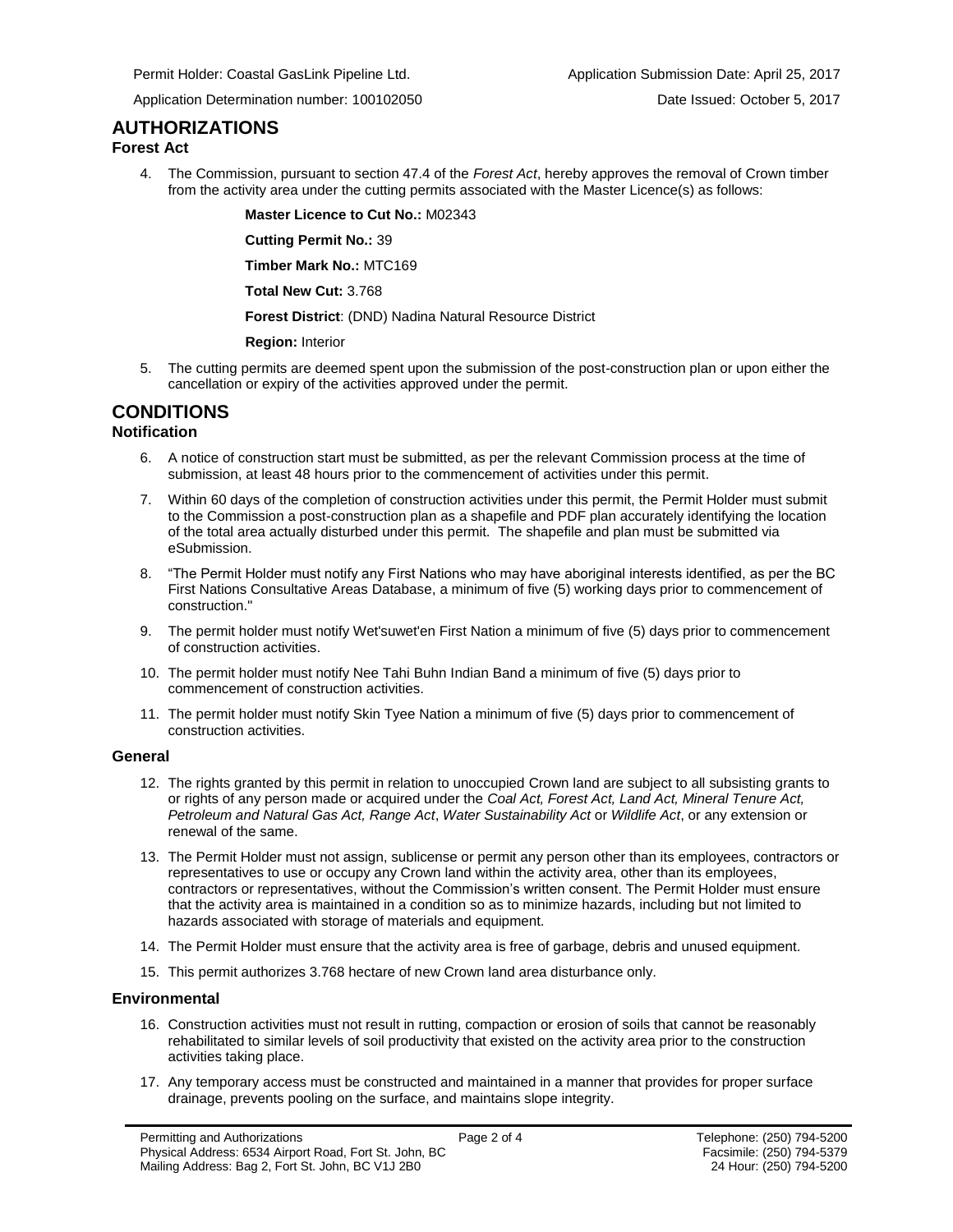Application Determination number: 100102050 Date Issued: October 5, 2017

- 
- 18. The Permit Holder must make reasonable efforts to prevent establishment of invasive plants on the activity area associated with the related activities set out in the Authorized Activities table above resulting from the carrying out of activities authorized under this permit.
- 19. The Permit Holder must ensure that the activities authorized/approved under this approval do not result in any deleterious materials being deposited into a stream, wetland or lake.
- 20. Following completion of construction associated with the associated activities set out in the Authorized Activities table above, the Permit Holder must, as soon as practicable
	- a) decompact any soils compacted by the activity;
	- b) if natural surface drainage pattern was altered by the carrying out of the activity, the Permit Holder must restore, to the extent practicable, to the drainage pattern and its condition before the alteration; and
	- c) re-vegetate any exposed soil on the activity area including, where necessary, using seed or vegetative propagules of an ecologically suitable species that
		- (i) promote the restoration of the wildlife habitat that existed on the area before the oil and gas activity was begun, and
		- (ii) stabilize the soil if it is highly susceptible to erosion.
	- d) Following completion of construction activities authorized herein, any retrievable surface soils removed from the activity area must be redistributed so that the soil structure is restored, to the extent practicable, to its condition before the activity was begun.

#### **Clearing**

- 21. The Permit Holder is permitted to fell any trees located on Crown land within 1.5 tree lengths of the activity area that are considered to be a safety hazard according to *Workers Compensation Act* regulations and must be felled in order to eliminate the hazard. Trees or portions of these trees that can be accessed from the activity area without causing damage to standing timber may be harvested.
- 22. The holder of the cutting permit must pay to the government, stumpage and any waste billing determined in accordance with the terms of this [approva](#page-2-0)l.
- 23. The [approve](#page-2-0)d cutting permit does not grant the Permit Holder the exclusive right to harvest Crown timber from the activity area. Authority to harvest some or all of the timber may be granted to other persons. The Permit Holder's right to harvest timber applies to any timber found on the site at the time they undertake harvesting activities.
- 24. All harvested Crown timber must be marked with the cutting permit's associated timber mark.
- 25. Any waste assessments applied under the Master Licence to Cut are subject to the merchantability specifications and monetary waste billing requirements in the Provincial Logging Residue and Waste Manual specific to the region associated with the cutting permi[t approva](#page-2-0)l.
- 26. Stumpage for Cutting Permit No. 39 will be calculated in accordance with the Interior Appraisal Manual as amended from time to time.

#### **Archaeology**

- 27. If artifacts, materials or things protected under section 13(2) of the *Heritage Conservation Act* are noted during any phase of ground-disturbing activities, the Permit Holder must:
	- a) immediately cease all work in the vicinity of the artifacts, features, materials or things, and
	- b) as soon as practicable, contact the Commission
	- c) refrain from resuming work in the vicinity of the artifacts, features, materials or things except in accordance with an appropriate mitigation plan that has been prepared in accordance with the Heritage Conservation Act and approved by the Archaeology Branch of the Ministry of Forests, Lands and Natural Resource Operations.

unless the Permit Holder holds a permit under section 12 of the *Heritage Conservation Act* in respect of that artifact, material or thing.